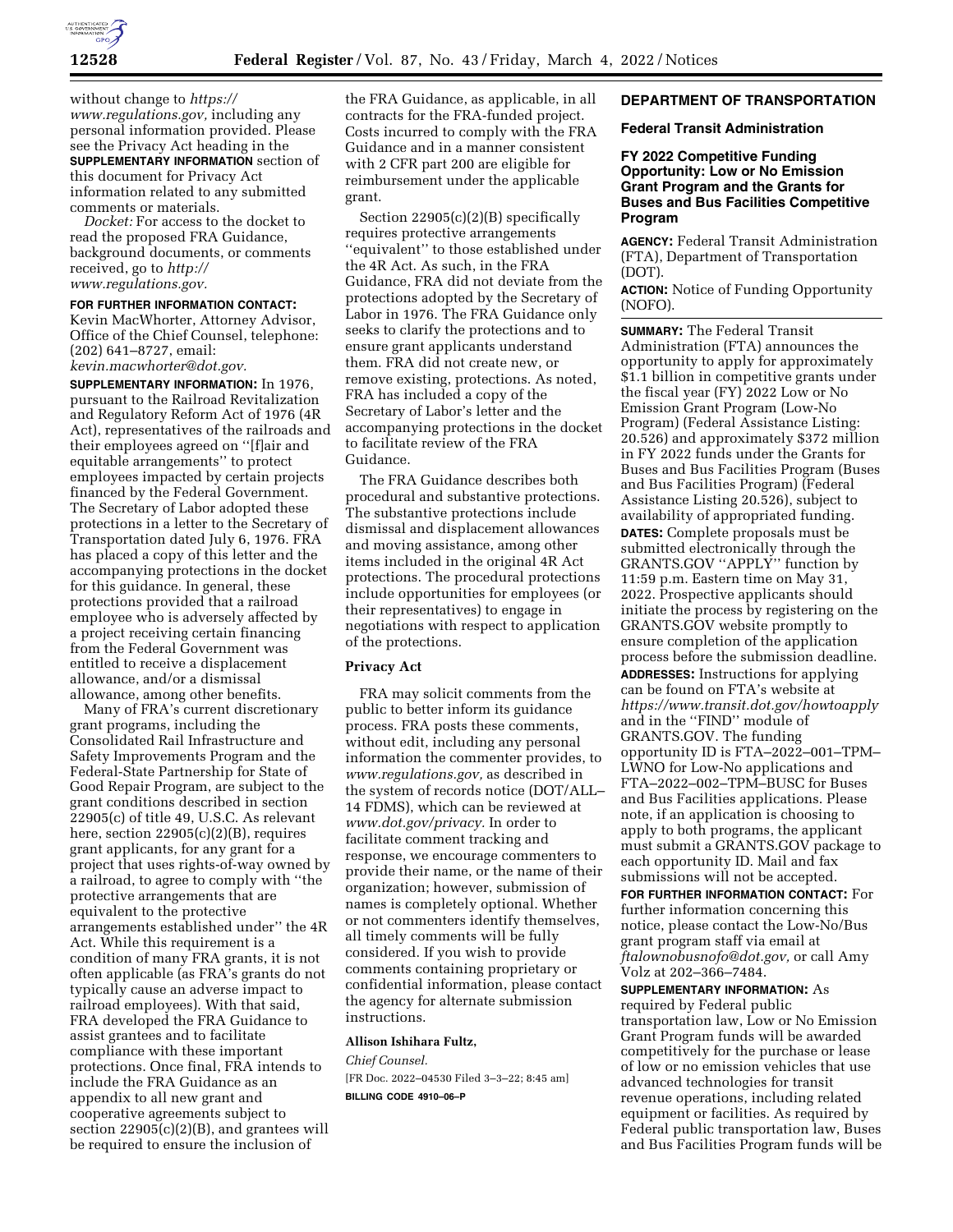awarded competitively to assist in the financing of capital projects to replace, rehabilitate, purchase or lease buses and related equipment, and to rehabilitate, purchase, construct or lease bus-related facilities. Zero-emission projects will include costs for workforce development, unless the applicant certifies funds are not needed. In general, projects may include costs incidental to the acquisition of buses or to the construction of facilities, such as the costs of related workforce development and training activities, and project administration expenses. As these two programs have overlapping eligibilities and must be implemented on the same timeline as required by changes made by the Bipartisan Infrastructure Law (enacted as the Infrastructure Investment and Jobs Act), FTA is publishing this joint NOFO. Per Federal public transportation law, FTA will award grants for these programs within 75 days after the date this solicitation expires from funds available for award at that time. FTA may extend the application deadline, and may award additional funding that is made available to the programs prior to the announcement of project selections. If during FY2022, additional funding is made available for these programs after announcement of project selections, FTA may make additional awards under a separate NOFO.

## **Table of Contents**

#### A. Program Description

- B. Federal Award Information
- C. Eligibility Information
- D. Application and Submission Information
- E. Application Review Information F. Federal Award Administration
- 
- Information
- G. Federal Awarding Agency Contacts H. Other Information

#### **A. Program Description**

This is a combined NOFO and announces the availability of FY 2022 funding for both the Low-No and the Buses and Bus Facilities Program.

Federal public transportation law (49 U.S.C. 5339(c)) authorizes FTA to award grants for low or no emission bus projects through a competitive process, as described in this notice. The Low-No Program provides funding to State (including territories and Washington DC), local governmental authorities, and tribal governments for the purchase or lease of zero-emission and low-emission transit buses, including acquisition, construction, and leasing of required supporting facilities such as recharging, refueling, and maintenance facilities.

Federal public transportation law (49 U.S.C. 5339(b)) authorizes FTA to award grants for the Buses and Bus Facilities

Program through a competitive process, as described in this notice. Grants under this program are for capital projects to replace, rehabilitate, purchase, or lease buses and related equipment, or to rehabilitate, purchase, construct, or lease bus-related facilities.

These programs support FTA's priorities and objectives through investments that (1) renew our transit systems; (2) reduce greenhouse gas emissions from public transportation, (3) advance racial equity, (4) maintain and create good-paying jobs with a free and fair choice to join a union, and (5) connect communities. These programs also support the President's Building a Better America initiative to mobilize American ingenuity to build a modern infrastructure and an equitable, clean energy future. In addition, this NOFO will advance the goals of the President's January 20, 2021, Executive Order 14008, Tackling the Climate Crisis at Home and Abroad and Executive Order 13985, Advancing Racial Equity and Support for Underserved Communities Through the Federal Government.

## **B. Federal Award Information**

Federal public transportation law (49 U.S.C.  $5338(a)(2)(N)$ ) authorizes \$71,561,189 in FY 2022 for the Low-No Program. The 2021 Bipartisan Infrastructure Law (BIL) (enacted as the Infrastructure Investment and Jobs Act, Pub. L. 117–58) appropriated an additional \$1,029,000,000 for FY 2022 grants, for a total of \$1,100,561,189 for grants under the Low-No program, subject to the availability of FY 2022 appropriated funding. Additional funds made available prior to project selection may be allocated to eligible projects. If during FY2022, additional funding is made available for this program after announcement of project selections, FTA may issue another NOFO and make additional awards.

As required by Federal public transportation law (49 U.S.C.  $5339(c)(5)$ , a minimum of 25 percent of the amount awarded under the Low-No Program will be awarded to low emission projects other than zero emission vehicles and related facilities. In FY 2021, the program received applications for 187 projects requesting a total of \$917 million. Forty-nine projects were funded at a total of \$182 million.

Federal public transportation law (49 U.S.C.  $5338(a)(2)(N)$ ) authorizes \$375,696,244 in FY 2022 funds for the Buses and Bus Facilities Program. After the oversight takedown of \$3,354,431, FTA is announcing the availability of \$372,341,813 for the Buses and Bus Facilities Program through this notice,

subject to availability of FY 2022 appropriated funding. Additional funds made available prior to project selection may be allocated to eligible projects. If during FY2022, additional funding is made available for this program after announcement of project selections, FTA may make additional awards under a separate NOFO.

As required by Federal public transportation law at 49 U.S.C. 5339(b)(5), a minimum of 15 percent of the amount awarded under the Buses and Bus Facilities Program will be awarded to projects located in rural areas. As required by 49 U.S.C. 5339(b)(8), no single grant recipient will be awarded more than 10 percent of the amount made available. In FY 2020, the program received applications for 282 projects requesting a total of \$1.8 billion. Ninety-six projects were funded at a total of \$464 million.

An applicant may submit a low or no emissions project to both the Buses and Bus Facilities Program and the Low-No Program, or submit the project only to the Low-No Program or only to the Buses and Bus Facilities Program. If a project submitted for consideration under both programs is selected for funding, FTA will exercise its discretion to determine under which program the project will receive an award. Please note if submitting to both programs, a separate application package must be submitted to each opportunity ID for the respective program listed on GRANTS.GOV.

FTA may cap the amount a single recipient or State may receive as part of the selection process for either program.

FTA will grant pre-award authority to incur costs for selected projects beginning on the date FY 2022 project selections are announced on FTA's website. Funds are available for obligation for three fiscal years after the fiscal year in which the competitive awards are announced. Funds are available only for eligible costs incurred after announcement of project selections. FTA intends to fund as many meritorious projects as possible.

# **C. Eligibility Information**

## *1. Eligible Applicants*

Eligible applicants for the Low or No Emission Program include designated recipients, States (including territories and Washington DC), local governmental authorities, and Indian tribes. Proposals for funding projects in rural (non-urbanized) areas, defined as an area encompassing a population of less than 50,000 people that has not been designated in the most recent decennial census as an ''urbanized area''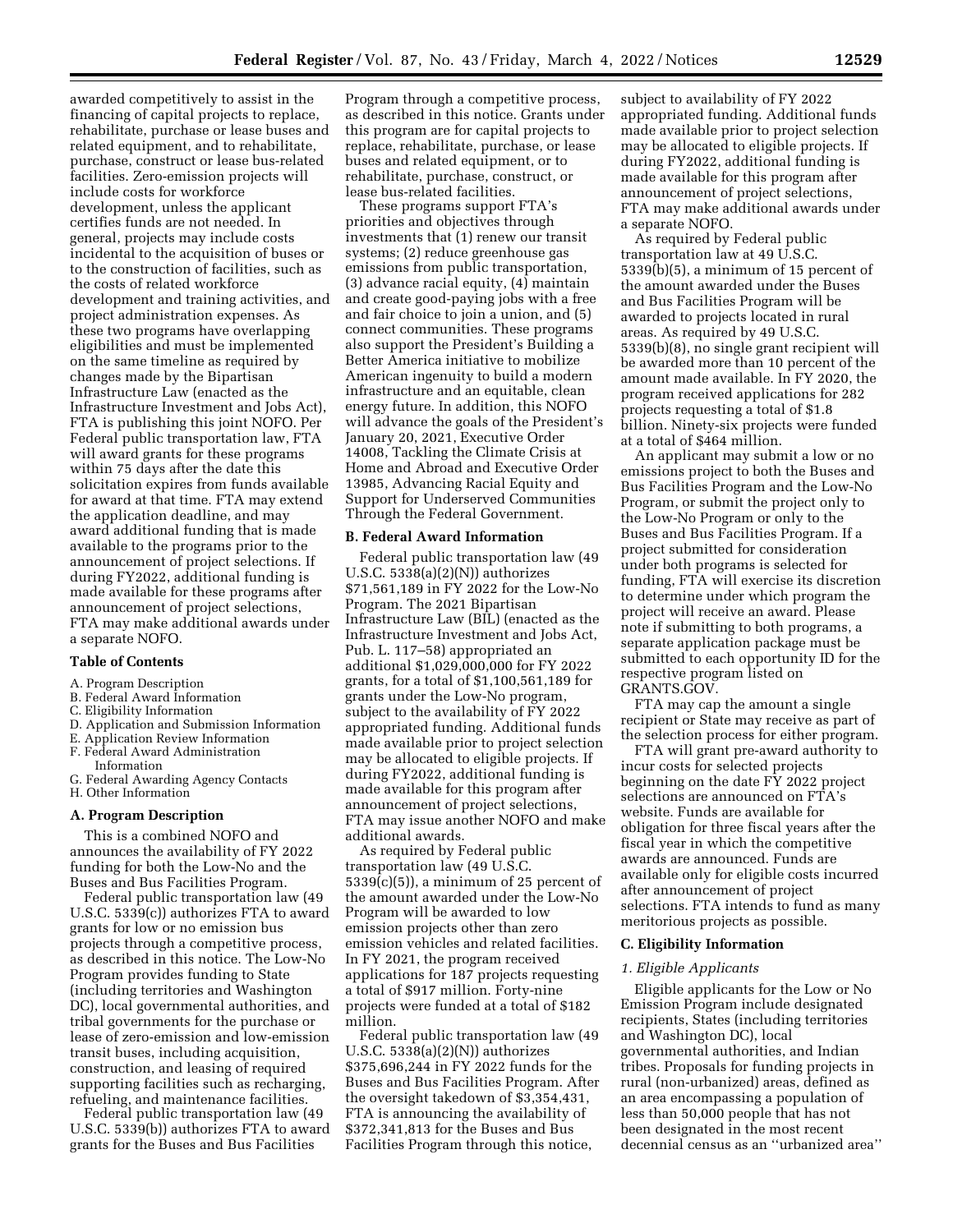by the Secretary of Commerce may be submitted as part of a consolidated State proposal. To be considered eligible, applicants must be able to demonstrate the requisite legal, financial, and technical capabilities to receive and administer Federal funds under this program. Assistance on this requirement is available from FTA's Regional Offices.

Eligible applicants for the Buses and Bus Facilities Program include designated recipients that allocate funds to fixed route bus operators, States (including territories and Washington DC) or local governmental entities that operate fixed route bus service, and Indian tribes. Eligible subrecipients include all otherwise eligible applicants and also private nonprofit organizations engaged in public transportation.

Except for projects proposed by Indian tribes, all proposals for projects in rural (non-urbanized) areas must be submitted by a State, either individually or as a part of a statewide application. States and other eligible applicants also may submit consolidated proposals for projects in urbanized areas. The submission of a statewide or consolidated urbanized area application does not preclude any other eligible recipients in an urbanized area or in a State from also submitting a separate application. Proposals may contain projects to be implemented by the recipient or its subrecipients.

As permitted under Federal public transportation law (49 U.S.C. 5339(b)(10), (c)(8)), an applicant proposing a low or no emission project under both the Buses and Bus Facilities Program and the Low-No Program, or an applicant proposing only a low or no emission project under the Low-No program, may include partnerships with other entities that intend to participate in the implementation of the project, including, but not limited to, specific vehicle manufacturers, equipment vendors, owners or operators of related facilities, or project consultants. If an application that involves such a partnership is selected for funding, the project will be deemed to satisfy the requirement for a competitive procurement under 49 U.S.C. 5325(a) for the named entities. Applicants are advised that any changes to the proposed partnership will require FTA written approval, must be consistent with the scope of the approved project, and may necessitate a competitive procurement.

# *2. Cost Sharing or Matching*

The maximum Federal share for projects that involve leasing or acquiring transit buses (including clean fuel or alternative fuel vehicles) for purposes of complying with or maintaining compliance with the Clean Air Act (CAA) or the Americans with Disabilities Act (ADA) of 1990 is 85 percent of the net project cost.

The maximum Federal share for the cost of acquiring, installing, or constructing vehicle-related equipment or facilities (including clean fuel or alternative fuel vehicle-related equipment or facilities) for purposes of complying with or maintaining compliance with the CAA or ADA is 90 percent of the net project cost of such equipment or facilities that are attributable to compliance with the CAA or ADA. The award recipient must itemize the cost of specific, discrete, vehicle-related equipment associated with compliance with the CAA to be eligible for the maximum 90 percent Federal share for these costs.

The Federal share of the cost of other projects shall not exceed 80 percent.

Eligible sources of match include the following: Cash from non-Government sources other than revenues from providing public transportation services; revenues derived from the sale of advertising and concessions; amounts received under a service agreement with a State or local social service agency or private social service organization; revenues generated from value capture financing mechanisms; funds from an undistributed cash surplus; replacement or depreciation cash fund or reserve; new capital; or in-kind contributions. Transportation development credits or in-kind match may be used for local match if identified and documented in the application.

### *3. Eligible Projects*

Under the Low-No Program (49 U.S.C. 5339(c)), eligible projects include projects or programs of projects in an eligible area for: (1) Purchasing or leasing low or no emission buses; (2) acquiring low or no emission buses with a leased power source; (3) constructing or leasing facilities and related equipment for low or no emission buses; (4) constructing new public transportation facilities to accommodate low or no emission buses; or (5) rehabilitating or improving existing public transportation facilities to accommodate low or no emission buses  $(49 \text{ U.S.C. } 5339(c)(1)(B))$ . As required by Federal public transportation law (49 U.S.C. 5339(c)(5)), FTA will consider only eligible projects relating to the acquisition or leasing of low or no emission buses or bus facilities that make greater reductions in energy consumption and harmful emissions than comparable standard buses or other low or no emission buses. A single application may include both vehicle and facility components, along with associated equipment and workforce development plans.

A low or no emission bus is defined as a passenger vehicle used to provide public transportation that sufficiently reduces energy consumption or harmful emissions, including direct carbon emissions, when compared to a standard vehicle. The statutory definition includes zero emission transit buses, which are defined as buses that produce no direct carbon emissions and no particulate matter emissions under any and all possible operational modes and conditions. Examples of zero emission bus technologies include, but are not limited to, hydrogen fuel-cell buses, battery-electric buses, and rubber tire trolley buses powered by overhead catenaries. All new transit bus models must successfully complete FTA bus testing for production transit buses pursuant to FTA's Bus Testing regulation (49 CFR part 665) in order to be procured with funds awarded under the Low-No Program. All transit vehicles must be procured from certified transit vehicle manufacturers in accordance with the Disadvantaged Business Enterprise (DBE) regulations (49 CFR part 26). The development or deployment of prototype vehicles is not eligible for funding under the Low-No Program.

Eligible projects for the Buses and Bus Facilities Program include capital projects to replace, rehabilitate, purchase, or lease buses, vans, or related equipment; or to rehabilitate, purchase, construct, or lease bus-related facilities regardless of propulsion type or emissions. A single application may include both vehicle and facility components, along with associated equipment and workforce development activities.

Recipients are permitted to use up to 0.5 percent of their requested grant award for workforce development activities eligible under Federal public transportation law (49 U.S.C. 5314(b)), including on-the-job training, labormanagement partnership training, and registered apprenticeships, and an additional 0.5 percent for costs associated with training at the National Transit Institute.

For applicants proposing projects related to zero-emission vehicles for either program, 5 percent of the requested Federal award must be used for workforce development to retrain the existing workforce and develop the workforce of the future, including registered apprenticeships and other joint labor-management training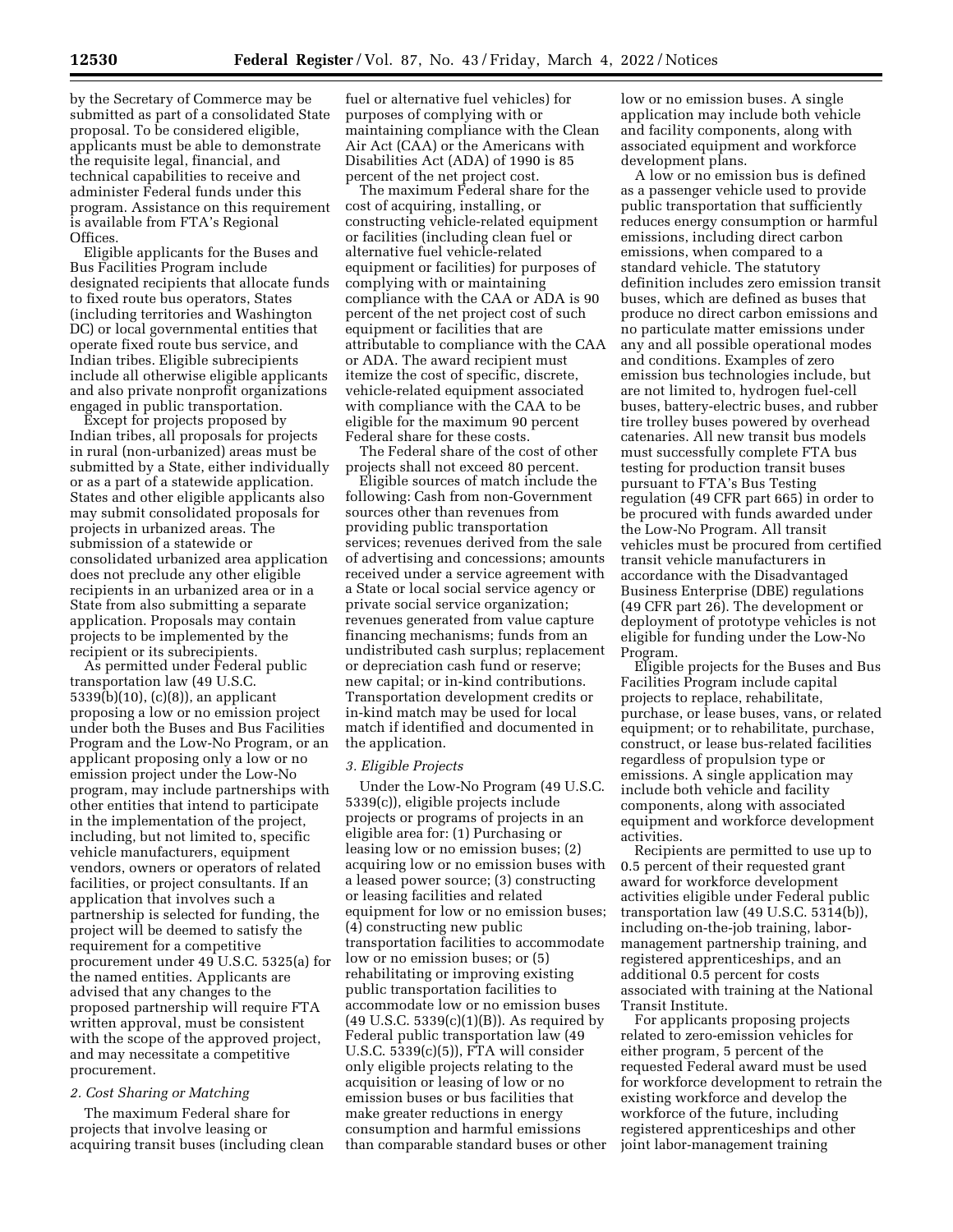programs, as outlined in the applicant's Zero-Emission Transition Plan (see Section  $E(1)(c)$  of this notice), unless the applicant certifies via the application that less funding is needed to carry out the Plan. Applicants must identify the proposed use of funds for these activities in the project proposal and identify them separately in the project budget. These amounts are additional, not a take-down, from other eligible project expenses. For example, if the total capital costs of the vehicles and equipment was \$95,000, an additional \$5,000 should be included in the budget for these expenses for a total project cost of \$100,000. Applicants are encouraged to discuss training needs with their workforce and to develop training plans in collaboration with unions and other workforce representatives, as well as with workforce boards, community colleges, and other workforce organizations. Applicants that propose not to use the full five percent available must include an explanation as to why the funds are not needed. Absent an explanation, a zero-emission application that does not include 5 percent of its project budget for workforce development will be deemed ineligible.

If a single project proposal involves multiple public transportation providers, such as when an agency acquires vehicles that will be operated by another agency, the proposal must include a detailed statement regarding the role of each public transportation provider in the implementation of the project.

# **D. Application and Submission Information**

# *1. Address To Request Application Package*

Applications must be submitted electronically through GRANTS.GOV. General information for accessing and submitting applications through GRANTS.GOV can be found at *[www.fta.dot.gov/howtoapply](http://www.fta.dot.gov/howtoapply)* along with specific instructions for the forms and attachments required for submission. Mail or fax submissions of completed proposals will not be accepted. A complete proposal submission for each program consists of two forms: The SF– 424 Application for Federal Assistance (available at GRANTS.GOV) and the supplemental form for the FY 2022 Low-No and Buses and Bus Facilities Programs (downloaded from GRANTS.GOV or the FTA website at *[https://www.transit.dot.gov/funding/](https://www.transit.dot.gov/funding/grants/lowno) [grants/lowno](https://www.transit.dot.gov/funding/grants/lowno)*). The same supplemental form will be used to apply to either program or both programs. However, please note that if an applicant is

applying to both programs they must submit the materials through each of the GRANTS.GOV opportunity ID's listed for each program. Failure to submit the information as requested can delay review or disqualify the application.

# *2. Content and Form of Application Submission*

# a. Proposal Submission

A complete proposal submission for each program consists of two forms: (1) The SF–424 Application for Federal Assistance; and (2) the supplemental form for the FY 2022 Low-No and Buses and Bus Facilities Programs. The supplemental form and any supporting documents must be attached to the ''Attachments'' section of the SF–424. The application must include responses to all sections of the SF–424 Application for Federal Assistance and the supplemental form, unless indicated as optional. The information on the supplemental form will be used to determine applicant and project eligibility for the program, and to evaluate the proposal against the selection criteria described in part E of this notice.

FTA will accept only one supplemental form per SF–424 submission. FTA encourages States and other applicants to consider submitting a single supplemental form that includes multiple activities to be evaluated as a consolidated proposal. If a State or other applicant chooses to submit separate proposals for individual consideration by FTA, each proposal must be submitted using a separate SF– 424 and supplemental form.

Applicants may attach additional supporting information to the SF–424 submission, including but not limited to letters of support, project budgets, fleet status reports, or excerpts from relevant planning documents. Applicants for zero-emission projects must attach the fleet transition plan. Any supporting documentation must be described and referenced by file name in the appropriate response section of the supplemental form, or it may not be reviewed.

Information such as applicant name, Federal amount requested, local match amount, description of areas served, etc. may be requested in varying degrees of detail on both the SF–424 and supplemental form. Applicants must fill in all fields unless stated otherwise on the forms. If information is copied into the supplemental form from another source, applicants should verify that pasted text is fully captured on the supplemental form and has not been truncated by the character limits built

into the form. Applicants should use both the ''Check Package for Errors'' and the ''Validate Form'' validation buttons on both forms to check all required fields on the forms, and ensure that the Federal and local amounts specified are consistent. Applicants should enter their information in the supplemental form (fillable PDF) that is made available on FTA's website or through the GRANTS.GOV application package, and should attach this to the application in its original format. Applicants should not use scanned versions of the form, ''print'' the form to PDF, convert or create a version using another text editor, etc.

#### b. Application Content

The SF–424 Application for Federal Assistance and the supplemental form will prompt applicants for the required information, including:

- i. Applicant name
- ii. Dun and Bradstreet (D&B) Data Universal Numbering System (DUNS) number
- iii. Key contact information (including contact name, address, email address, and phone)
- iv. Congressional district(s) where project will take place
- v. Project information (including title, an executive summary, and type)
- vi. A detailed description of the need for the project
- vii. A detailed description on how the project will support either Program's objectives
- viii. Evidence that the project is consistent with local and regional planning documents
- ix. Evidence that the applicant can provide the local cost share
- x. A description of the technical, legal, and financial capacity of the applicant
- xi. A detailed project budget
- xii. An explanation of the scalability of the project
- xiii. Details on the local matching funds xiv. A detailed project timeline

*3. Unique Entity Identifier and System for Award Management (SAM)* 

Each applicant is required to: (1) Be registered in SAM before submitting an application; (2) provide a valid unique entity identifier in its application; and (3) continue to maintain an active SAM registration with current information at all times during which the applicant has an active Federal award or an application or plan under consideration by FTA. These requirements do not apply if the applicant has an exemption approved by FTA pursuant to 2 CFR 25.110(c), or is otherwise excepted from registration requirements. FTA may not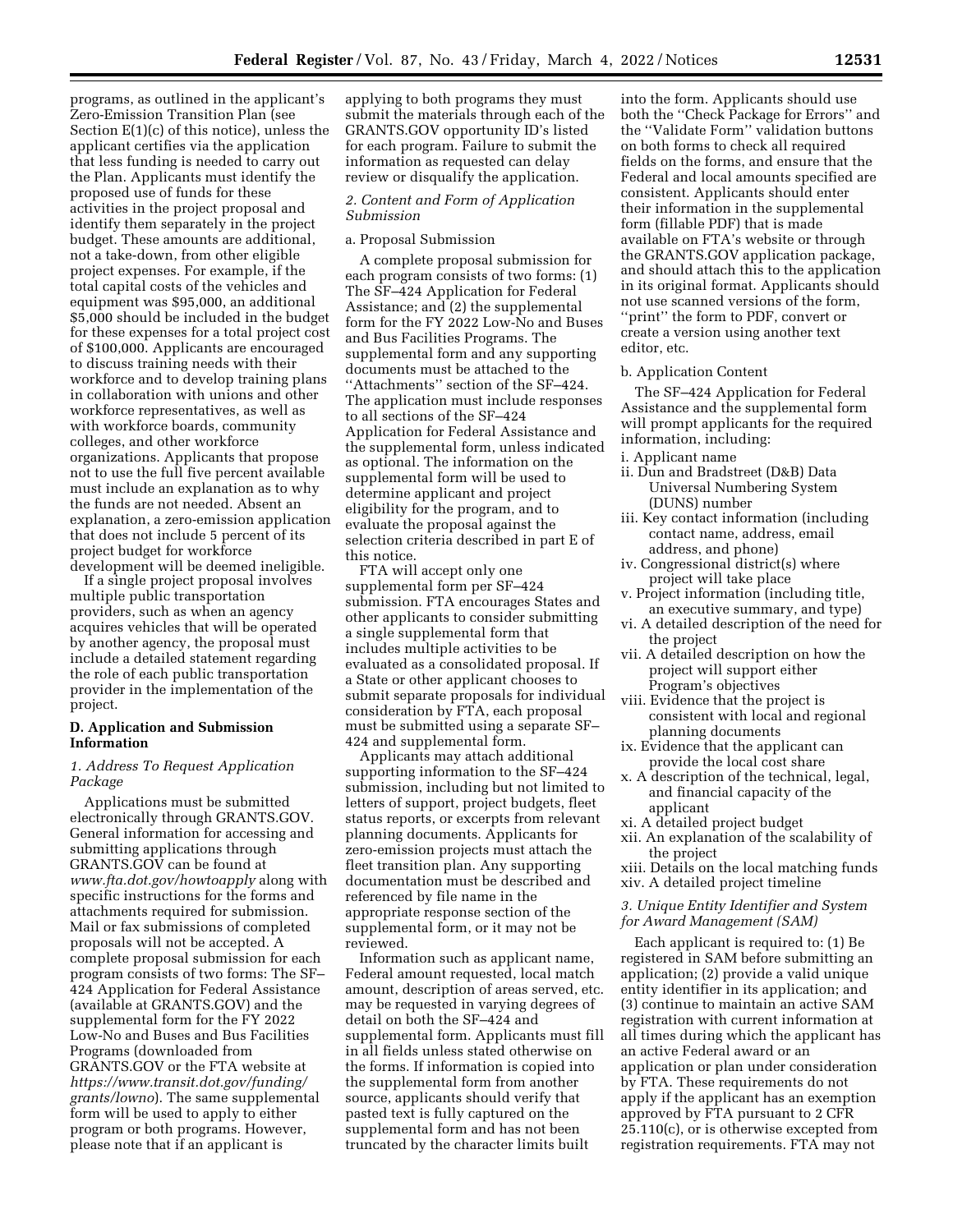make an award until the applicant has complied with all applicable unique entity identifier and SAM requirements. If an applicant has not fully complied with the requirements by the time FTA is ready to make an award, FTA may determine that the applicant is not qualified to receive an award and use that determination as a basis for making a Federal award to another applicant.

All applicants must provide a unique entity identifier provided by SAM. Registration in SAM may take as little as 3–5 business days, but since there could be unexpected steps or delays (for example, if there is a need to obtain an Employer Identification Number), FTA recommends allowing ample time, up to several weeks, for completion of all steps. For additional information on obtaining a unique entity identifier, please visit *[www.sam.gov.](http://www.sam.gov)* 

# *4. Submission Dates and Times*

Project proposals must be submitted electronically through GRANTS.GOV by 11:59 p.m. Eastern time on May 31, 2022. GRANTS.GOV attaches a time stamp to each application at the time of submission. Proposals submitted after the deadline will only be considered under extraordinary circumstances not under the applicant's control. Mail and fax submissions will not be accepted.

Within 48 hours after submitting an electronic application, the applicant should receive an email message from GRANTS.GOV with confirmation of successful transmission to GRANTS.GOV. If a notice of failed validation or incomplete materials is received, the applicant must address the reason for the failed validation, as described in the email notice, and resubmit before the submission deadline. If making a resubmission for any reason, include all original attachments regardless of which attachments were updated and check the box on the supplemental form indicating this is a resubmission.

FTA urges applicants to submit applications at least 72 hours prior to the due date to allow time to receive the validation messages and to correct any problems that may have caused a rejection notification. GRANTS.GOV scheduled maintenance and outage times are announced on the GRANTS.GOV website. Deadlines will not be extended due to scheduled website maintenance.

Applicants are encouraged to begin the process of registration on the GRANTS.GOV site well in advance of the submission deadline. Registration is a multi-step process, which may take several weeks to complete before an application can be submitted. Registered

applicants may still be required to take steps to keep their registrations up to date before submissions can be made successfully. For example, (1) registration in SAM is renewed annually, and (2) persons making submissions on behalf of the Authorized Organization Representative (AOR) must be authorized in GRANTS.GOV by the AOR to make submissions.

# *5. Funding Restrictions*

Funds under this NOFO cannot be used to reimburse applicants for otherwise eligible expenses incurred prior to FTA award of a grant agreement until FTA has issued pre-award authority for selected projects. FTA will issue pre-award authority to incur costs for selected projects beginning on the date that project selections are announced. FTA does not provide preaward authority for competitive funds until projects are selected, and even then, there are Federal requirements that must be met before costs are incurred. FTA will issue specific guidance to awardees regarding preaward authority at the time of selection. For more information about FTA's policy on pre-award authority, please see the most recent Apportionment Notice on FTA's website. Refer to Section C.3., Eligible Projects, for information on activities that are allowable in this grant program. Allowable direct and indirect expenses must be consistent with the Governmentwide Uniform Administrative Requirements and Cost Principles (2 CFR part 200) and FTA Circular 5010.1E. Funds may not be used to support or oppose union organizing.

#### *6. Other Submission Requirements*

All applications must be submitted via the GRANTS.GOV website. FTA does not accept applications on paper, by fax machine, email, or other means. For information on application submission requirements, please see Section D.1. of this notice, Address to Request Application.

#### **E. Application Review Information**

#### *1. Criteria*

Projects will be evaluated primarily on the responses provided in the supplemental form. Additional information may be provided to support the responses; however, any additional documentation must be directly referenced on the supplemental form, including the file name where the additional information can be found. FTA will evaluate proposals based on the criteria described in this notice.

Applicants are encouraged to identify scaled funding options in case insufficient funding is available to fund a project at the full requested amount. If an applicant indicates that a project is scalable, the applicant must provide an appropriate minimum funding amount that will fund an eligible project that achieves the objectives of the program and meets all relevant program requirements. The applicant must provide a clear explanation of how the project budget would be affected by a reduced award. FTA may award a lesser amount regardless of whether a scalable option is provided.

If an applicant is proposing to deploy autonomous vehicles or other innovative motor vehicle technology, the application should demonstrate that all vehicles will comply with applicable safety requirements, including those administered by the National Highway Traffic Safety Administration (NHTSA) and Federal Motor Carrier Safety Administration (FMCSA). Specifically, the application should show that vehicles acquired for the proposed project will comply with applicable Federal Motor Vehicle Safety Standards (FMVSS) and Federal Motor Carrier Safety Regulations (FMCSR). If the vehicles may not comply, the application should either (1) show that the vehicles and their proposed operations are within the scope of an exemption or waiver that has already been granted by NHTSA, FMCSA, or both agencies or (2) directly address whether the project will require exemptions or waivers from the FMVSS, FMCSR, or any other regulation and, if the project will require exemptions or waivers, present a plan for obtaining them. FTA will also consider the extent to which the application presents a plan to address workforce impacts of autonomous vehicles or other innovative motor vehicle technology.

### a. Demonstration of Need

Since the purpose of these programs is to fund vehicles and facilities, applications will be evaluated based on the quality and extent to which they demonstrate how the proposed project will address an unmet need for capital investment in vehicles and/or supporting facilities. For example, an applicant may demonstrate that it requires additional or improved charging or maintenance facilities for low or no emission vehicles, that it intends to replace existing vehicles that have exceeded their minimum useful life, or that it requires additional vehicles to meet current ridership demands or expand services to better connect underserved communities.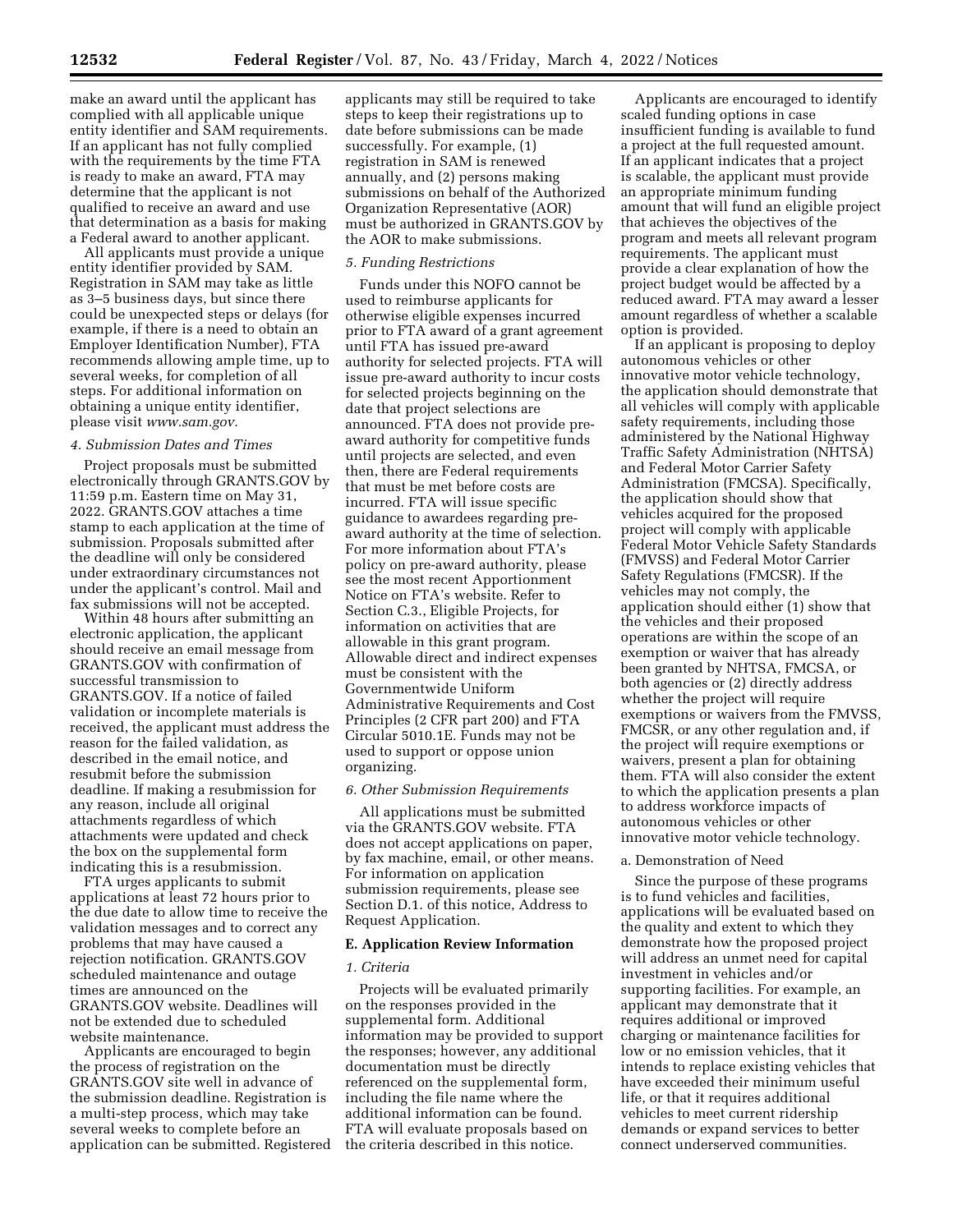FTA will consider an applicant's responses to the following criteria when assessing the need for capital investment underlying the proposed project:

*For bus projects (replacement or expansion):* For replacement requests, applicants must provide information on the age, condition, and performance of the vehicles to be replaced by the proposed project. Vehicles to be replaced must have met their minimum useful life at the time of project completion. For service expansion requests, applicants must provide information on the proposed service expansion and the benefits for transit riders and the community from the new service. For all vehicle projects, the proposal must address whether the project conforms to FTA's spare ratio guidelines. Vehicles funded under these programs are not exempt from FTA's standard spare ratio requirements, which apply to and are calculated based on the agency's entire fleet. Applicants that are introducing zero emission vehicles into their fleet may consider including vehicles that have already met their minimum useful life in a contingency fleet, which is not included in the spare ratio calculation. Additionally, applicants who may need to exceed the spare ratio for a temporary period are encouraged to work with their FTA Regional Office to determine what flexibilities may be afforded to them and include reference to that in their application.

*For bus facility and equipment projects (replacement, rehabilitation, or expansion):* For replacement requests, applicants must provide information on the age and condition of the asset to be rehabilitated or replaced relative to its minimum useful life. For expansion requests, applicants must provide information on the proposed expansion and the reason that transit riders and the community need the expansion.

#### b. Demonstration of Benefits

#### i. Low or No Emissions Program

Applicants to the Low-No Program must demonstrate how the proposed project will support the statutory requirements of the Low-No Program (See 49 U.S.C. 5339(c)(5)(A)). In particular, FTA will consider the quality and extent to which applications demonstrate how the proposed project will: (1) Reduce Energy Consumption; (2) Reduce Harmful Emissions; and (3) Reduce Direct Carbon Emissions.

*Reduce Energy Consumption:*  Applicants must describe how the proposed project will reduce energy consumption. FTA will evaluate

applications based on the degree to which the proposed technology reduces energy consumption as compared to comparable standard vehicle propulsion technologies.

*Reduce Harmful Emissions:*  Applicants must demonstrate how the proposed vehicles or facility will reduce the emission of particulates that create local air pollution, which leads to local environmental health concerns, smog, and unhealthy ozone concentrations. FTA will evaluate the rate of particulate emissions by the proposed vehicles or vehicles to be supported by the proposed facility, compared to the emissions from the vehicles that will be replaced or moved to the contingency fleet as a result of the proposed project, as well as comparable standard buses.

*Reduce Direct Carbon Emissions:*  Applicants should demonstrate how the proposed vehicles or facility will reduce emissions of greenhouse gases from transit vehicle operations. FTA will evaluate the rate of direct carbon emissions by the proposed vehicles or vehicles to be supported by the proposed facility, compared to the emissions from the vehicles that will be replaced or moved to the contingency fleet as a result of the proposed project, as well as comparable standard buses.

ii. Grants for Buses and Bus Facilities Program

Applicants to the Buses and Bus Facilities Program will be evaluated based on how well they describe how the proposed project will improve the condition of, or otherwise modernize, the transit system; improve the reliability of transit service for its riders; improve the resilience of transit facilities, enhance access and mobility within the service area, particularly for low-income or underserved communities; and expand accessibility for people with disabilities.

*System Condition:* FTA will evaluate the potential for replacement projects to improve the condition of the transit system by repairing or replacing assets that are in poor condition or have surpassed their minimum or intended useful life benchmarks. Applicants may describe the benefits of reducing breakdowns and service interruptions, mitigating safety risks, increasing service performance, improving resilience, and/or reducing the cost of maintaining outdated vehicles, facilities and equipment.

*Enhanced Access and Mobility:* FTA will evaluate the potential for expansion projects to improve access and mobility for the transit riding public, particularly for low-income and underserved communities and people with

disabilities, including improved headways, creation of new transportation choices, or eliminating gaps in the current route network. Proposed benefits should be based on documented ridership demand, based on indicators like area population density, employment served, and existing and planned affordable housing in the corridor, and be well-described or documented through a study or route planning proposal.

Applicants that intend to apply to both programs must submit information that addresses the requirements of both programs as described above.

c. Planning and Local or Regional Prioritization

Applicants must demonstrate how the proposed project is consistent with local and regional long-range planning documents and local government priorities. FTA will evaluate applications based on the quality and extent to which they assess whether the project is consistent with the transit priorities identified in the long-range plan for all proposals; contingency or illustrative projects included in that plan; or the locally developed human services public transportation coordinated plan. Applicants may submit copies of the relevant pages of such plans to support their application. FTA will consider how the project will support regional goals and applicants may submit support letters from local and regional planning organizations attesting to the consistency of the proposed project with these plans.

Evidence of additional local or regional prioritization may include letters of support for the project from local government officials, public agencies, and non-profit or private sector supporters.

Applicants may also address how the proposed project will impact overall system performance, asset management performance, or specific performance measures tracked and monitored by the applying entity to demonstrate how the proposed project will address local and regional planning priorities.

For applications related to zeroemission vehicles under either the Low-No or Buses and Bus Facilities programs, applicants are required by law (49 U.S.C. 5339(c)(3)(D)) to submit a Zero-Emission Fleet Transition Plan. This plan must be a separate document from other local or regional planning documents and must: (1) Demonstrate a long-term fleet management plan with a strategy for how the applicant intends to use the current application and future acquisitions; (2) address the availability of current and future resources to meet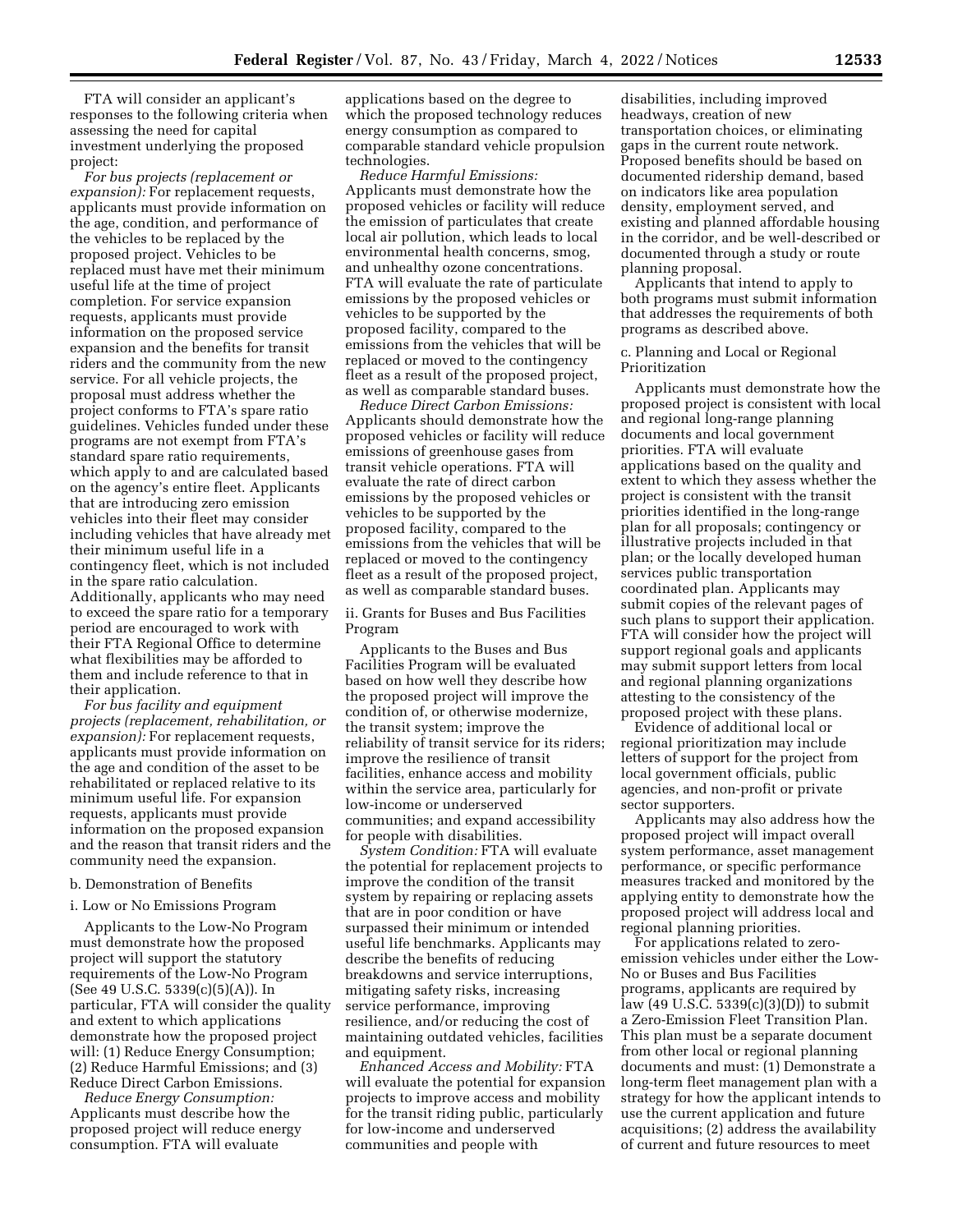costs for the transition and implementation; (3) consider policy and legislation impacting relevant technologies; (4) include an evaluation of existing and future facilities and their relationship to the technology transition; (5) describe the partnership of the applicant with the utility or alternative fuel provider; and (6) examine the impact of the transition on the applicant's current workforce by identifying skill gaps, training needs, and retraining needs of the existing workers of the applicant to operate and maintain zero emission vehicles and related infrastructure and avoid the displacement of the existing workforce. FTA intends to continue to develop technical assistance resources to assist transit agencies in developing fleet transition plans. As a first step, FTA has worked with the Transit Workforce Center to develop a template that transit agencies may use related to the workforce section of the fleet transition plan. That template will be available at: *[https://www.transit.dot.gov/funding/](https://www.transit.dot.gov/funding/grants/lowno) [grants/lowno.](https://www.transit.dot.gov/funding/grants/lowno)* For agencies with smaller fleets, a fleet transition plan need not be complex and should be tailored as applicable, but it still must address all six elements. For applications from State departments of transportation, the state may either provide a fleet transition plan that covers some or all of the subrecipients, attach individual plans developed by the subrecipients, or a combination of both. FTA will rate a zero-emission project higher than other zero-emission projects if the applicant is able to demonstrate how the proposed project and fleet transition plan support the conversion of the agency's overall fleet to zero emissions.

#### d. Local Financial Commitment

Applicants must identify the source of the local cost share and describe whether such funds are currently available for the project or will need to be secured if the project is selected for funding. FTA will consider the availability of the local cost share as evidence of local financial commitment to the project. Applicants should submit evidence of the availability of funds for the project; for example, by including a board resolution, letter of support from the State, a budget document highlighting the line item or section committing funds to the proposed project, or other documentation of the source of local funds. FTA will favorably view an applicant that proposes to use grant funds only for the incremental cost of new technologies over the cost of replacing vehicles with standard propulsion technologies.

### e. Project Implementation Strategy

FTA will rate projects higher if grant funds can be obligated within 12 months of selection and the project can be implemented within a reasonable time frame. In assessing when funds can be obligated, FTA will consider whether the project qualifies for a Categorical Exclusion (CE), or whether the required environmental work has been initiated or completed for projects that require an Environmental Assessment (EA) or Environmental Impact Statement (EIS) under the National Environmental Policy Act of 1969 (NEPA). As such, applicants should submit information describing the project's anticipated path and timeline through the environmental review process for all proposals. The proposal must state when grant funds can be obligated and indicate the timeframe under which the Metropolitan Transportation Improvement Program (TIP) and Statewide Transportation Improvement Program (STIP) can be amended to include the proposed project.

In assessing whether the proposed implementation plans are reasonable and complete, FTA will review the proposed project implementation plan, including all necessary project milestones and the overall project timeline. For projects that will require formal coordination, approvals, or permits from other agencies or project partners, the applicant must demonstrate coordination with these organizations and their support for the project, such as through letters of support.

Applicants that have identified a cooperative procurement strategy listed in Section 3019 of the Fixing America's Surface Transportation Act (49 U.S.C. 5325), are encouraged to describe the method chosen as part of their implementation plans and how such a cooperative procurement will reduce costs.

For proposals that involve a partnership with a manufacturer, vendor, consultant, or other third party, applicants must identify by name any project partners, including, but not limited to, other transit agencies, bus manufacturers, owners or operators of related facilities, or any expert consultants. Such partnerships are permitted under Federal public transportation law (49 U.S.C. 5339(b)(10), (c)(8)) only for applicants proposing a low or no emission project under both the Buses and Bus Facilities Program and the Low-No Program, or for applicants proposing only a low or no emission project under the Low-No program. FTA will evaluate the

experience and capacity of the named project partners to successfully implement the proposed project based on the partners' experience and qualifications. Applicants are advised to submit information on the partners' qualifications and experience as a part of the application. Entities to be involved in the project that are not named in the application must be selected through ordinary procurement processes.

f. Technical, Legal, and Financial Capacity

Applicants must demonstrate that they have the technical, legal, and financial capacity to undertake the project.

FTA will review relevant oversight assessments and records to determine whether there are any outstanding legal, technical, or financial issues with the applicant that would affect the outcome of the proposed project. Applicants with outstanding legal, technical, or financial compliance issues from an FTA compliance review or Federal Transit grant-related Single Audit finding must explain how corrective actions taken will mitigate negative impacts on the proposed project.

### *2. Review and Selection Process*

A technical evaluation committee will evaluate proposals based on the published evaluation criteria. FTA may request additional information from applicants, if necessary. Based on the review of the technical evaluation committee, the FTA Administrator will determine the final selection of projects for program funding. In determining the allocation of program funds, FTA may consider geographic diversity, diversity in the size of the transit systems receiving funding, and the applicant's receipt of other competitive awards. FTA may also consider capping the amount a single applicant may receive.

After applying the above criteria, and in support of Executive Order 14008, Tackling the Climate Crisis at Home and Abroad, and Executive Order 14052, Implementation of the Infrastructure Investment and Jobs Act, FTA will give priority to additional considerations.

In further support of Executive Order 14008, FTA will give priority consideration to applications under the Buses and Bus Facilities Program that are expected to create significant community benefits relating to the environment, including those projects that incorporate low or no emission technology or specific elements to address greenhouse gas emissions and climate change impacts. FTA encourages applicants to demonstrate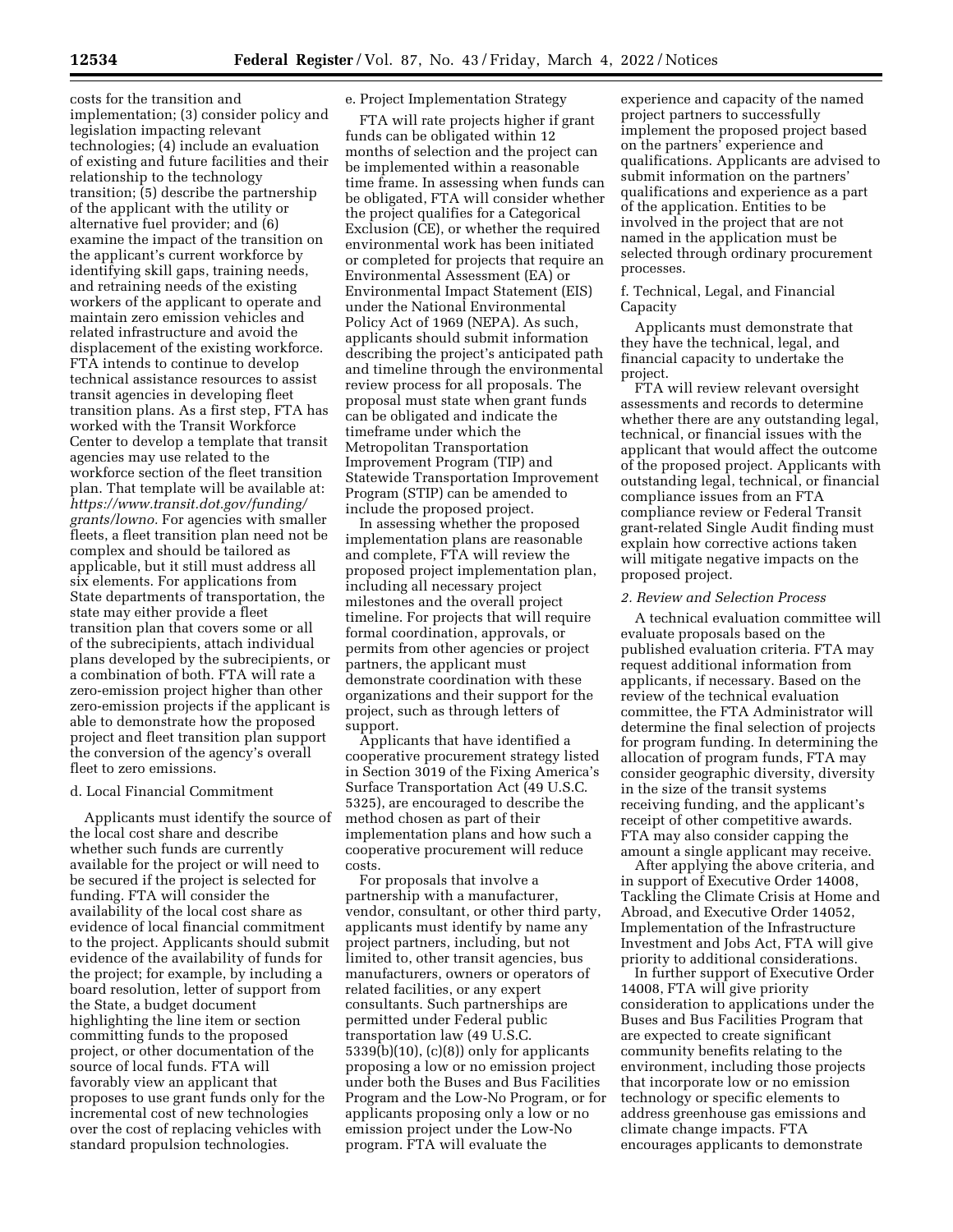whether they have considered climate change and environmental justice in terms of the transportation planning process or anticipated design components with outcomes that address climate change (*e.g.,* resilience or adaptation measures). The application should describe what specific climate change or environmental justice activities have been incorporated, including whether a project supports a Climate Action Plan, whether an equitable development plan has been prepared, and whether tools such as EPA's EJSCREEN at: *[https://](https://www.epa.gov/ejscreen) [www.epa.gov/ejscreen](https://www.epa.gov/ejscreen)* or DOT's Historically Disadvantaged Community tool at Transportation Disadvantaged Census Tracts (*arcgis.com*) have been applied in project planning. Applicants could also address how a project is related to housing or land use reforms to increase density to reduce climate impacts. The application should also describe specific and direct ways the project will mitigate or reduce climate change impacts including any components that reduce emissions, promote energy efficiency, incorporate electrification or low emission or zero emission vehicle infrastructure, increase resiliency, recycle or redevelop existing infrastructure, or if located in a floodplain be constructed or upgraded consistent with the Federal Flood Risk Management Standard, to the extent consistent with current law.

FTA also will give priority consideration to applications that advance racial equity in two areas: (1) Planning and policies related to racial equity and overcoming barriers to opportunity; and (2) project investments that either proactively address racial equity and barriers to opportunity, including automobile dependence as a form of barrier, or redress prior inequities and barriers to opportunity. Applicants could also address how a project is related to housing or land use reforms to address historic barriers to opportunity. This objective has the potential to enhance environmental stewardship and community partnerships, and reflects Executive Order 13985, Advancing Racial Equity and Support for Underserved Communities Through the Federal Government. FTA encourages the applicant to include sufficient information to evaluate how the applicant will advance racial equity and address barriers to opportunity. The applicant should describe any transportation plans or policies related to equity and barriers to opportunity they are implementing or have implemented in relation to the proposed

project, along with the specific project investment details necessary for FTA to evaluate if the investments are being made either proactively to advance racial equity and address barriers to opportunity or redress prior inequities and barriers to opportunity. All project investment costs for the project that are related to racial equity and barriers to opportunity should be summarized.

Applicants for facility projects should also describe whether and how project delivery and implementation create good-paying jobs with the free and fair choice to join a union to the greatest extent possible, the use of demonstrated strong labor standards, practices and policies (including for direct employees, contractors, and sub-contractors); distribution of workplace rights notices; the use of local and economic hiring provisions; registered apprenticeships; or other similar standards or practices; or, for facility projects over \$35 million, the use of Project Labor Agreements. Applicants should describe how planned methods of project delivery and implementation (for example, use of Project Labor Agreements and/or local and economic hiring provisions, and training and placement programs for underrepresented workers) provides opportunities for all workers, including workers underrepresented in construction jobs to be trained and placed in good-paying jobs directly related to the project. FTA will give priority consideration to projects that create good paying jobs with the free and fair choice to join a union and these strong labor protections.

Amongst zero-emission applications, FTA will give priority consideration to zero-emission applicants that in the development of the workforce section of the fleet transition plan have consulted with workforce representatives AND identify the use of at least one of the following in their plan (1) use of labormanagement partnerships for training; (2) use of registered apprenticeship training to support skilling of incumbent and entry-level workers with focus on using registered apprenticeship to advance Black, Hispanic, Asian American Native Hawaiian and Pacific Islanders, tribal, women, and other groups facing systemic barriers to employment that may be underrepresented in the current workforce, especially in higher-paying jobs; or (3) identification of how reskilling workers for new fleets advances broader strategy to retain, retrain and recruit employees into good paying jobs, with the choice to join a union and equitable access to training and support that helps workers to stay retained in jobs.

In support of Executive Order 14008, DOT has been developing a geographic definition of Historically Disadvantaged Communities as part of its implementation of the Justice40 Initiative. Consistent with OMB's Interim Guidance for the Justice40 Initiative, Historically Disadvantaged Communities include (a) certain qualifying census tracts, (b) any Tribal land, or (c) any territory or possession of the United States. DOT is providing a mapping tool to assist applicants in identifying whether a project is located in a Historically Disadvantaged Community Transportation Disadvantaged Census Tracts (arcgis.com)*.* Use of this map tool is optional; applicants may provide an image of the map tool outputs, or alternatively, consistent with OMB's Interim Guidance, applicants can supply quantitative, demographic data of their ridership demonstrating the percentage of their ridership that meets the criteria described in Executive Order 14008 for disadvantage. Examples of Historically Disadvantaged Communities that an applicant could address using geographic or demographic information include low income, high and/or persistent poverty, high unemployment and underemployment, racial and ethnic residential segregation, linguistic isolation, or high housing cost burden and substandard housing. Additionally, in support of the Justice40 Initiative, the applicant also should provide evidence of strategies that the applicant has used in the planning process to seek out and consider the needs of those historically disadvantaged and underserved by existing transportation systems. For technical assistance using the mapping tool, please contact *[GMO@dot.gov.](mailto:GMO@dot.gov)* 

Due to funding limitations, projects that are selected for funding may receive less than the amount originally requested, even if an application did not present a scaled project option. In those cases, applicants must be able to demonstrate that the proposed projects are still viable and can be completed with the amount awarded.

### *3. Integrity and Performance Review*

Prior to making an award with a total amount of Federal share greater than the simplified acquisition threshold (currently \$10,000), FTA is required to review and consider any information about the applicant that is in the Federal Awardee Performance and Integrity Information Systems (FAPIIS) accessible through SAM. An applicant may review and comment on information about itself that a Federal awarding agency previously entered. FTA will consider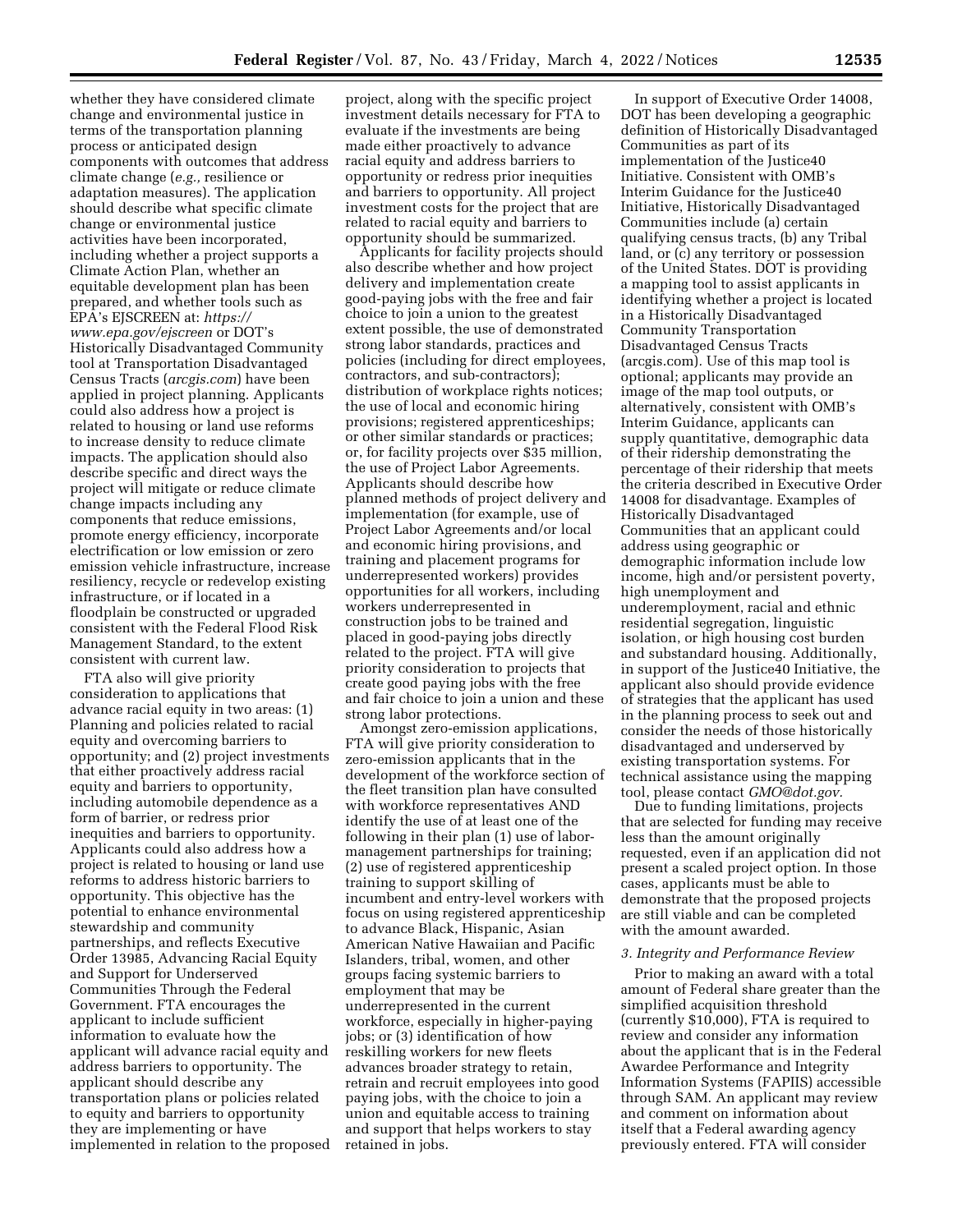any comments by the applicant, in addition to the other information in FAPIIS, in making a judgment about the applicant's integrity, business ethics, and record of performance under Federal awards when completing the review of risk posed by applicants as described in 2 CFR 200.206.

# **F. Federal Award Administration Information**

# *1. Federal Award Notices*

FTA will announce the final project selections on the FTA website. Selectees should contact their FTA Regional Offices for additional information regarding allocations for projects. At the time the project selections are announced, FTA will extend pre-award authority for the selected projects (see Section D.5 of this notice for more information). There is no blanket preaward authority for these projects before announcement.

# *2. Administrative and National Policy Requirements*

## a. Grant Requirements

If selected, awardees will apply for a grant through FTA's Transit Award Management System (TrAMS). Recipients of funding in urban areas are subject to the grant requirements of the Urbanized Area Formula Grants program (49 U.S.C. 5307), including those of FTA Circular ''Urbanized Area Formula Program: Program Guidance and Application Instructions'' (FTA.C.9030.1E). Recipients of funding in rural areas are subject to the grant requirements of the Formula Grants for Rural Areas Program (49 U.S.C. 5311), including those of FTA Circular ''Formula Grants for Rural Areas: Program Guidance and Application Instructions'' (FTA.C.9040.1G). All recipients must accept the FTA Master Agreement and follow FTA Circular ''Award Management Requirements'' (FTA.C.5010.1E) and the labor protections required by Federal public transportation law (49 U.S.C. 5333(b)). Technical assistance regarding these requirements is available from each FTA regional office.

By submitting a grant application, the applicant assures that it will comply with all applicable Federal statutes, regulations, executive orders, directives, FTA circulars and other Federal administrative requirements in carrying out any project supported by the FTA grant, including the Davis-Bacon Act (40 U.S.C. 3141–3144, and 3146–3148) as supplemented by Department of Labor regulations (29 CFR part 5, ''Labor Standards Provisions Applicable to Contracts Covering Federally Financed

and Assisted Construction''). Further, the applicant acknowledges that it is under a continuing obligation to comply with the terms and conditions of the grant agreement issued for its project with FTA. The applicant understands that Federal laws, regulations, policies, and administrative practices might be modified from time to time and may affect the implementation of the project. The applicant agrees that the most recent Federal requirements will apply to the project, unless FTA issues a written determination otherwise. The applicant must submit the Certifications and Assurances before receiving a grant if it does not have current certifications on file.

Applicants for the Buses and Bus Facilities Program are encouraged to utilize the innovative procurement practices found in Section 3019 of the Fixing America's Surface Transportation Act (49 U.S.C. 5325). Please see details at *[https://www.transit.dot.gov/funding/](https://www.transit.dot.gov/funding/grants/innovative-procurement-leasing-fact-sheet-section-3019) [grants/innovative-procurement-leasing](https://www.transit.dot.gov/funding/grants/innovative-procurement-leasing-fact-sheet-section-3019)[fact-sheet-section-3019.](https://www.transit.dot.gov/funding/grants/innovative-procurement-leasing-fact-sheet-section-3019)* If selected for funding, any project that purchases fewer than five buses through a standalone procurement must provide a written explanation why the tools authorized under Section 3019 were not utilized.

As authorized by Section 25019 of the BIL, applicants are encouraged to implement a local or other geographical or economic hiring preference relating to the use of labor for construction of a project funded by the grant, including prehire agreements, subject to any applicable State and local laws, policies, and procedures.

b. Buy America and Domestic Preferences for Infrastructure Projects

All capital procurements must comply with FTA's Buy America requirements (49 U.S.C. 5323(j)), which require that all iron, steel, and manufactured products be produced in the United States, and imposes minimum domestic content and final assembly requirements for rolling stock. The cost of rolling stock components and subcomponents produced in the United States must be more than 70 percent of the cost of all components, and final assembly of rolling stock must occur in the United States. Any proposal that will require a waiver must identify the items for which a waiver will be sought in the application. Applicants should not proceed with the expectation that waivers will be granted.

## c. Disadvantaged Business Enterprise

Recipients of planning, capital, or operating assistance that will award prime contracts (excluding transit

vehicle purchases), the cumulative total of which exceeds \$250,000 in FTA funds in a Federal fiscal year, must comply with the Disadvantaged Business Enterprise (DBE) program regulations (49 CFR part 26).

To be eligible to bid on any FTAassisted vehicle procurement, entities that manufacture transit vehicles or perform post-production alterations or retrofitting must be certified Transit Vehicle Manufacturers (TVM). If a vehicle remanufacturer is responding to a solicitation for new or remanufactured vehicles with a vehicle to which the remanufacturer has provided postproduction alterations or retro-fitting (*e.g.,* replacing major components such as engine to provide a ''like new'' vehicle), the vehicle remanufacturer must be a certified TVM.

The TVM rule requires that, prior to bidding on any FTA-assisted vehicle procurement, manufacturers of transit vehicles submit a DBE Program plan and annual goal methodology to FTA. FTA then will issue a TVM concurrence and certification letter. Grant recipients must verify each manufacturer's TVM status before accepting its bid. A list of compliant, certified TVMs is posted on FTA's website at *[www.transit.dot.gov/](http://www.transit.dot.gov/TVM) [TVM.](http://www.transit.dot.gov/TVM)* Recipients should contact FTA before accepting a bid from a manufacturer not on this list. In lieu of using a certified TVM, a recipient may establish project-specific DBE goals for its vehicle procurement. FTA will provide additional guidance as grants are awarded. For more information on DBE requirements, please contact Monica McCallum, FTA Office of Civil Rights, 206–220–7519, *[Monica.McCallum@dot.gov.](mailto:Monica.McCallum@dot.gov)* 

### d. Planning

FTA encourages applicants to notify the appropriate State Departments of Transportation and Metropolitan Planning Organizations (MPOs) in areas likely to be served by the project funds made available under this program. Selected projects must be incorporated into the long-range plans and transportation improvement programs of States and metropolitan areas before they are eligible for FTA funding.

#### *3. Reporting*

Post-award reporting requirements include the electronic submission of Federal Financial Reports and Milestone Progress Reports in FTA's electronic grants management system. Recipients of funds made available through this NOFO are also required to regularly submit data to the National Transit Database. Recipients should include any goals, targets, and indicators referenced